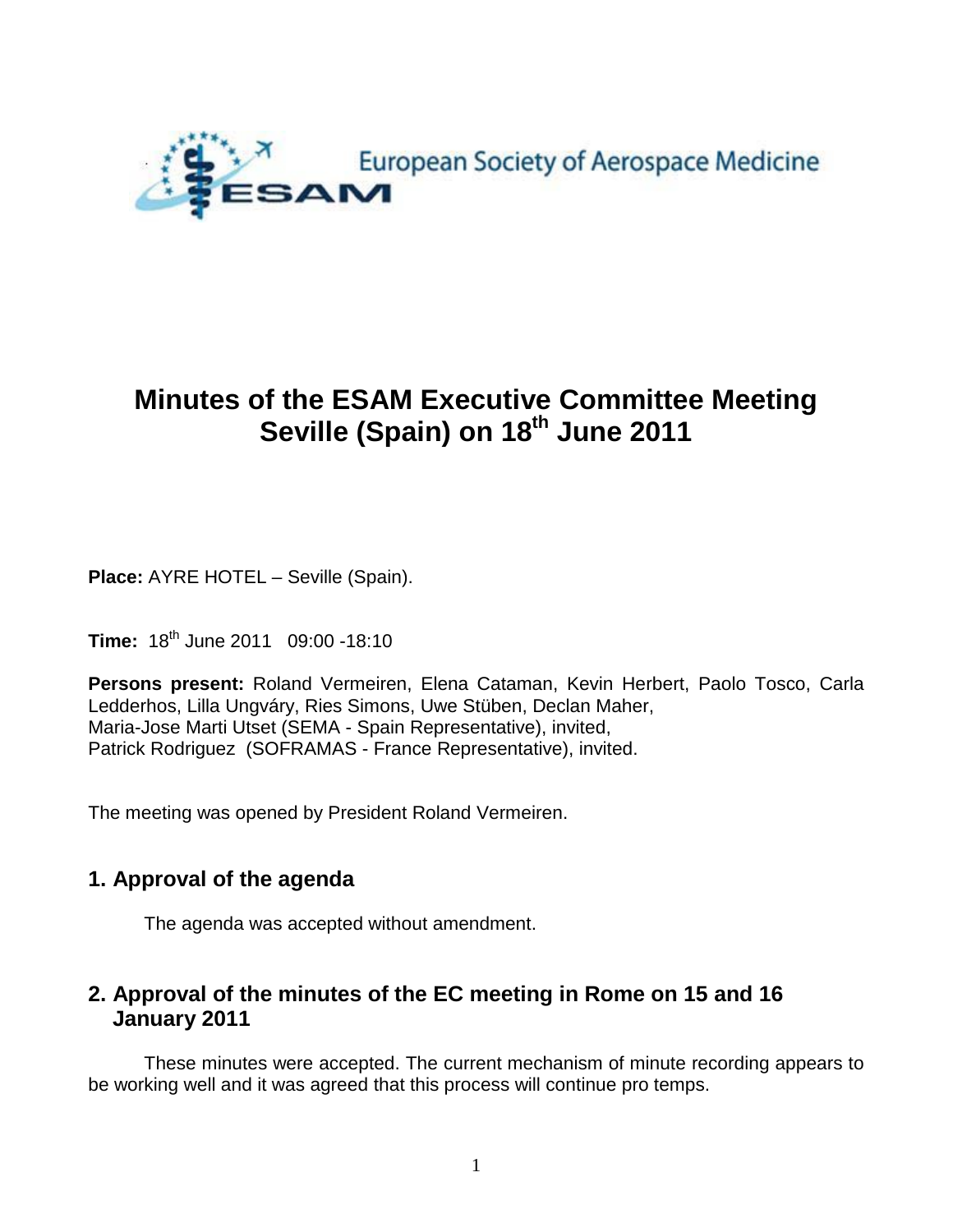# **3. Registration Germany**

#### Change of notary

In light of recent difficulties associated with changes in the members of the EC a discussion followed regarding the requirements for banks and notaries in different regions of Europe. Carla agreed to look into the process that will be required if there is a change of statutes and how these would be incorporated into the "Articles of Association".

It was expected that, in keeping with the fact that there were seven founder member signatories, it may be sufficient to have only the president sign the changes into place.

### **4. Membership status**

**Denmark** 

EAG Military / Portugal / CAMA / IFATCA / EAAP / Baltic / Civil Greek association

Contact ECA ( FTL – FRMS )

New IFALPA representative

#### Possibility individual membership

Roland presented a summary of the current situation. He spoke of contacts at the AsMA meeting in Anchorage. There he met with Hugh O'Neill of CAMA who is keen to join ESAM as an associated member. EAG Military, IFATCA and EAAP continue to express some interest in becoming associate members. Elena reported on the current situation in the Baltic states and also regarding the Russian and East European states and of their interest in being members of ESAM. Lilla mentioned contact she has with the ECA and it was agreed that it could be very constructive to meet with their representative to engage in talks that could help to clarify our mission and our role as a professional organisation and not simply a union for AME's with only vested interests.

Roland reminded that ESAM was generated by contact with societies, but there is a need for contact with the individuals of the societies. How can this be best achieved? The concept of a "privileged" member was discussed at length, but it was felt that the implications for the generation of an elite and potentially altered voting weight could be deleterious, as the association was founded on egalitarian principles.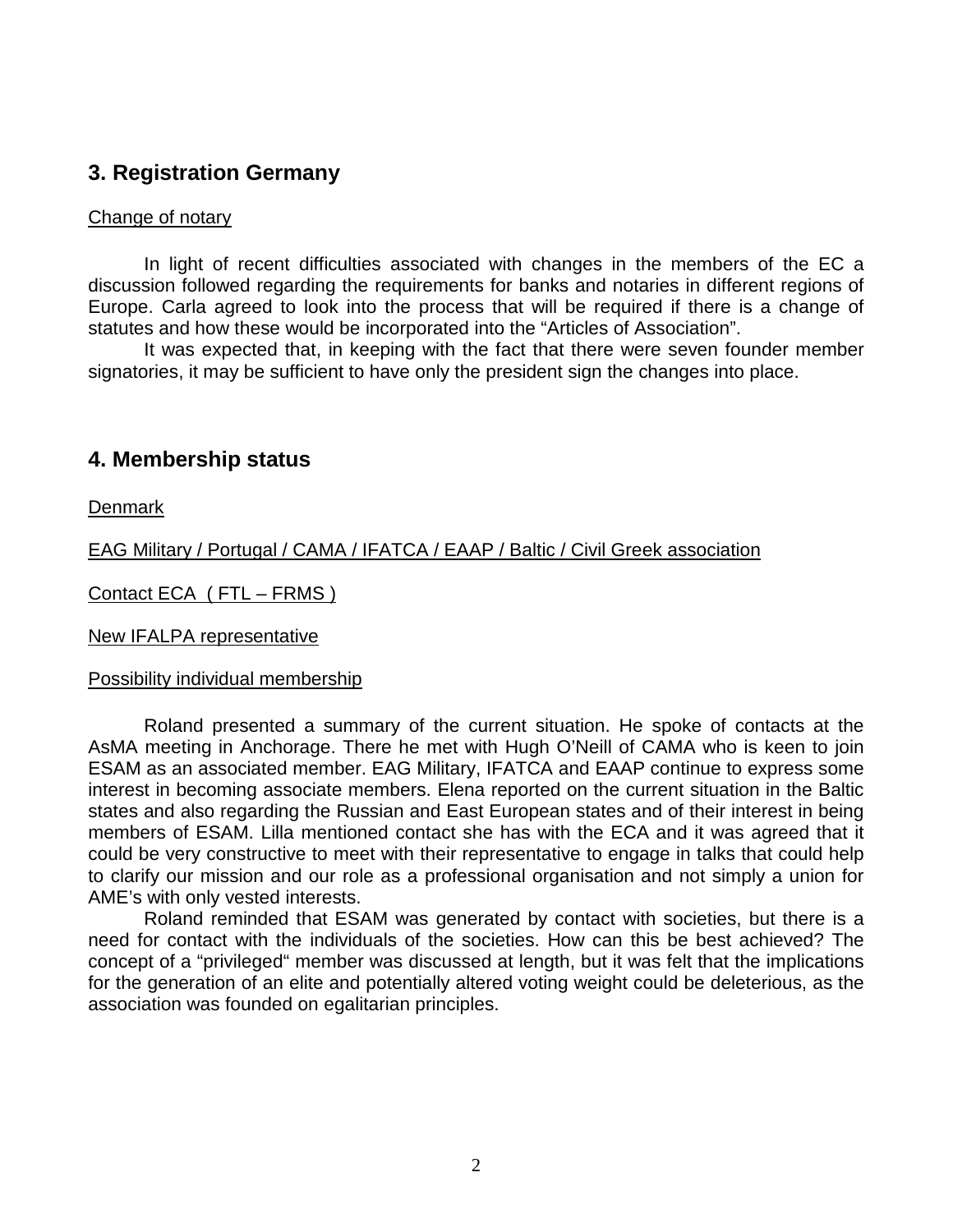ESAM has already developed the AB with a view to using it to co-opt, or request, the inclusion of individuals with expertise to work on a topic. We need to call on the local national societies to find the resources that would be available to ESAM. It may be possible to generate a fellowship or an honorarium, but could this have a political cost? ESAM has over 4000 members. From that wealth of expertise, it should be possible to seek out those that are required to formulate the answers sought by ESAM. Communication is the key. The speed of communication is slow, in comparison to the speed at which the NPA's are being generated and published. It was agreed that we need to improve communication between the members, the national associations and ESAM's structures.

# **5. Budget**

Fees 2011

### Payments ( translator EC )

### Official post to Claudia Stern ( DLR )

Carla presented her report of the current financial status of ESAM. There is no exposure to a tax liability for the years 2008 and 2009. With 3445 members, to date ESAM has received fees totalling €2.7k. There were a number of discrepancies in subscriptions compared to last year. All association have been sent invoices for 2011 and next year it is hoped to send out these invoices in January or February. Roland stressed the point that it is the number of members that the associations disclose that is the number upon which ESAM bases its invoice. After some discussion on the cumbersome nature of collating the data on membership, Roland asked Paolo to contact all the treasurers and ask for membership numbers. He also asked the assistance of Lilla and Kristoffer for their use of the website in this matter. Kevin agreed to put an item relating to it in his blog.

It was pointed out that the official address for ESAM is located in Cologne. Dr. Claudia Stern manages all the correspondence and forwards it to Roland. Carla notified the Bank to address her regarding account statements etc. They agreed. To date ESAM has paid €222 for translator fees. Roland thanked Claudia for on-going support and assistance.

# **6. Statutes - Strategy**

Publication of proposed changes to the Statutes for comments

Translation into German

Strategy published

Achievements of ESAM published

Cooptation EC members in future ( links EASA, Interstate Aviation Ct, AsMA)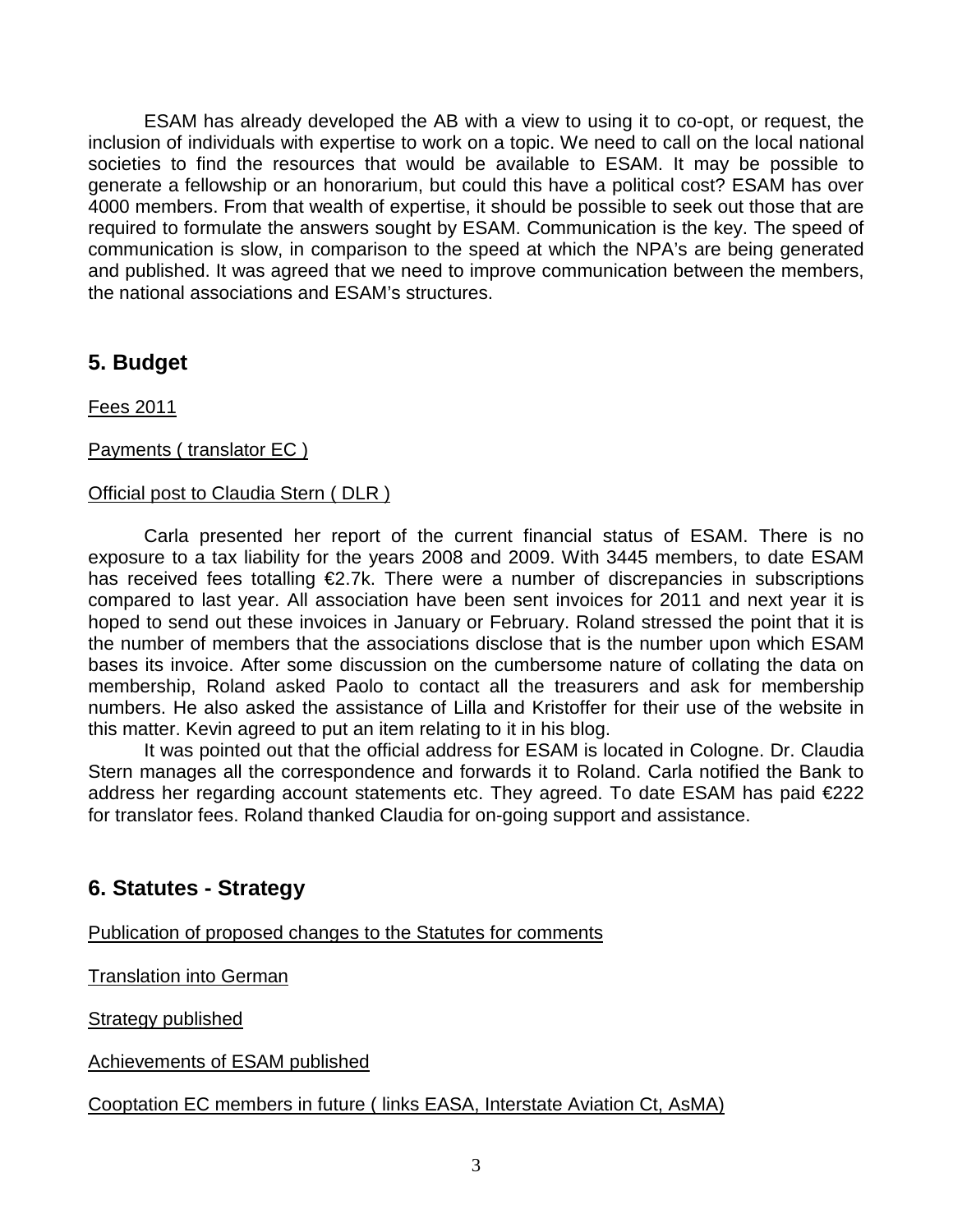A discussion of the proposed change in statues clarified the process of reply to these proposals. The proposed changes will be sent by Paolo to each member association along with a request for comment. Either the changes are accepted in full, or they are rejected. If accepted, they will need to be translated into German, for inclusion in the Articles of Association that are registered in Cologne. Translation should be done in such a way as to be capable of standing legal challenge and it was agreed that the services of a professional translator would serve this purpose best. Lilla said that she would use a bullet point system on the website and Kevin agreed to include it in the Vice President's blog.

The nomination committee is extant from the election of 2010. This committee will be asked to seek nominations for the election of a President-Elect. However, this cannot be commenced until, and only if, the statutes are changed. In a similar fashion, the appointment of the Advisory Board Committee will be dependent upon the acceptance/rejection of the statute changes. In the absence of acceptance of change, it would be proposed by the EC that the extant AB committee would continue for another year pending generation of elections to that committee.

Relating to the functioning capacity of a committee a discussion ensued as well. The optimum number of members would be less than fifteen. Consideration of a process of coopting onto the EC and inviting specific ESAM members to be present at an EC meeting took place. It was though this would also be the process used by the AB committee to find experts in specific fields. It was agreed that it is important that specific member associations cannot be seen as being special or élite. Kevin's blog would include the concept of members seeking an invitation from the president to attend the EC meeting. These invitations would be dealt with on a case by case basis. Some concern was expressed that some reports had not appeared on the website and Lilla agreed to look into this issue.

# **7. Advisory Board**

Activities / Position papers : insulin dependency

Air quality : reactions ECA / Cranfield report

EASA group to update FTL ( NPA 2010-14 )

Activities Space Medicine Group

Specialist conference – support to EASA's European Manual of Aviation Medicine

Scientific ESAM Journal online ( DGLRM )

Roland spoke of the time taking process that exists for EASA regarding regulation in areas such as diabetes. ESAM could offer assistance by producing position papers or statements. Ries emphasised that any position would be based on scientific data. He presented an overview of his paper on diabetes and said that it is important that Europe needs to have a response to contentious issues such as diabetes mellitus.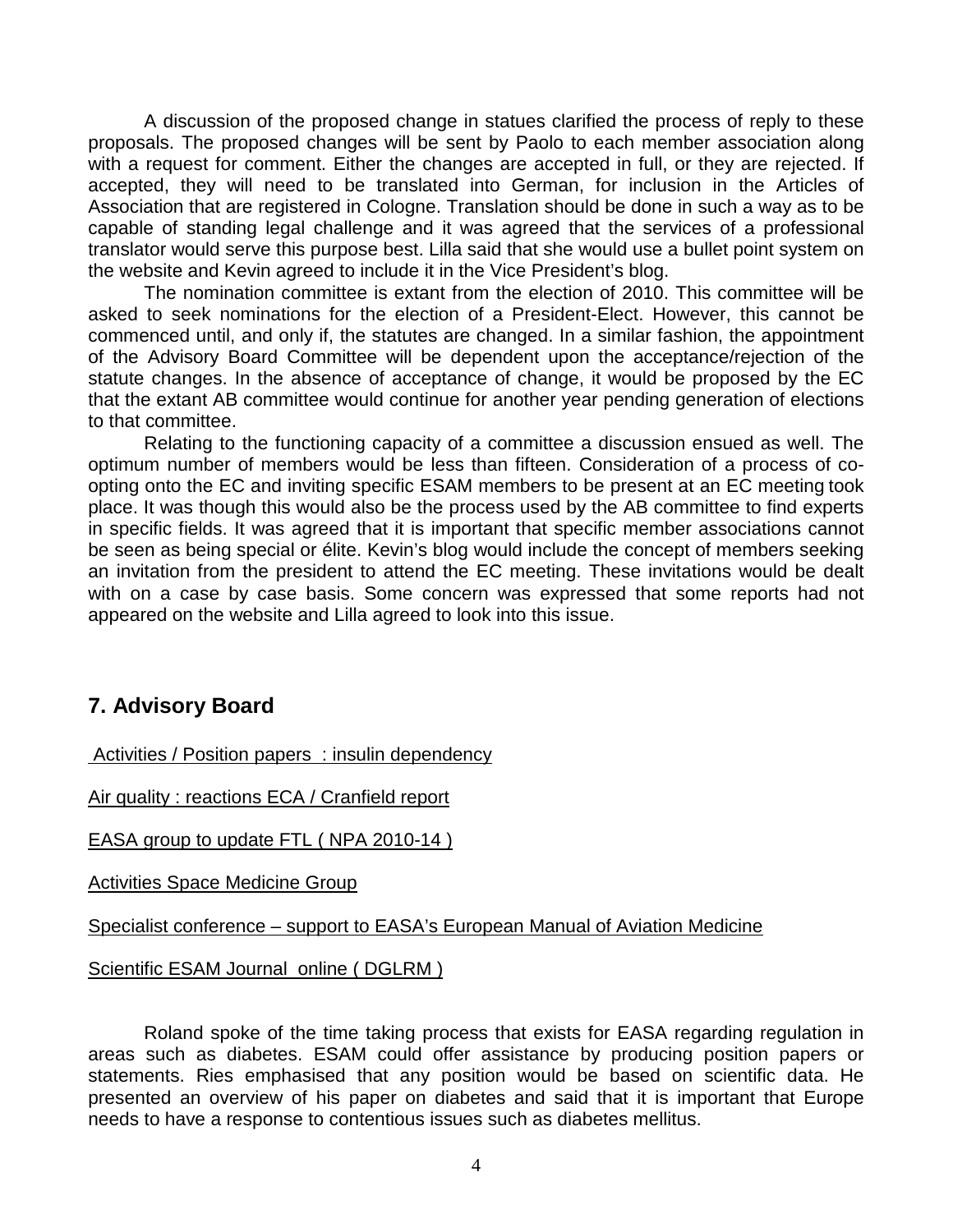Others have responded already and we can't close our eyes pretending it is not there. Issues such as the effect of mild hypoglycaemia in a hypobaric, hypoxic environment were discussed. The different approaches taken by the law courts and the differences between the positions of a solo Class 2 pilot versus the multi-crew platform of a class 1 pilot were touched upon. It is for such reasons that ESAM needs to produce a position paper. Elena said that we need more data on the incidence and the medical histories of those with diabetes in the aviation sector. Ries spoke of the Australian approach towards glycosaemia management and Uwe suggested that the regulator can decide who and where monitoring and medical certification might occur. It may well be that where the population if diabetics is small, there may be a justification in having only a small number of AMC's in Europe acting as centres of excellence. This could help to reduce the risk of medical tourism. Ries agreed to form a text, a position paper that will be sent to each of the AB members for comment.

The logistics of the GA and the AB meeting at the end of the ICASM meeting in Bucharest were discussed. Ries will speak of this paper in his address to the GA.

The Cranfield 2 report and issues about the reporting of fume events in commercial flights were debated. Reference was made to Prof. Bagshaw's presentation at ECAM 1 in Budapest and his opinion that the issue required a holistic approach.

Ries spoke of his involvement in the work on FTL currently and in the past. Specific questions were put to produce the "Moebus" report. EASA has now put specific questions for a group of experts for a report on FTL. The deadline for comments on the FTL NPA closed last week. At the ICAO working group, in Montreal - Canada in late Aug/early Sept, Ries plans to present a position paper.

The paper, published in The Blue Journal on LPL, will be released and available at the end of July.

In November a meeting will take place between the Americans and the Space Medicine Group. EASA will apply the American regulation in this area and it is expected that the they will take a case by case basis when giving the advice. The workshop will be in Rome, under the stewardship of Francesco Torchia These will join with the European Space study group.

The advisory medical group meeting to EASA Rulemaking will meet in Cologne on 1- 2nd September, and ESAM was asked to support EASA on their European Manual of Aviation Medicine, but Uwe said that he has not heard from Annette Ruge regarding a specialist conference. If EASA wants such a group they must be prepared to fund it. It is not the duty of these experts to give the medical basis for the regulation having done it already in Wiesbaden. EASA needs to pay for the information. Roland said that EASA depends on the industry's input and our inputs. Uwe said the AME's are not part of the industry, we can't close offices and run to Cologne and live in a youth hostel with no food, to generate a medical text!

The difficulties and pitfalls around producing a scientific journal online were teased out. Uwe agreed to investigate the feasibility of such a project. We would need an editor, a review board and regular issues, which is a lot of work.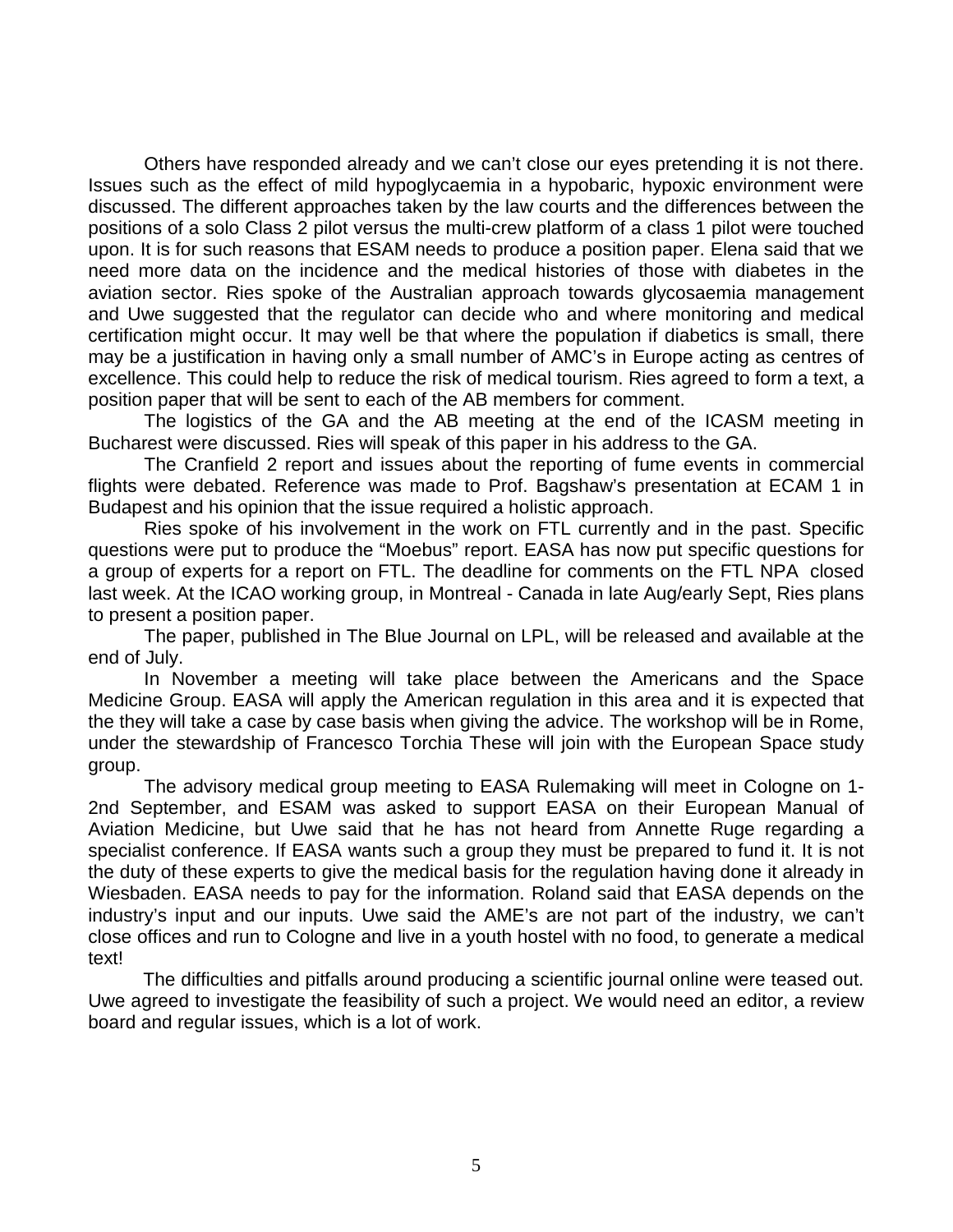# **8. EASA**

#### Ongoing written procedure about EU Regulation FCL after changes EU Commission ("assessment")

LAPL : communication to press, EU Commission & Parliament

MED.001 update of requirements group

Meeting medical group February/September in Cologne ( discussion medical departments or advisor of airlines+ AEA – website AsMA )

Cl 3 ATC expert group

3 ESSI groups

ECAST : human factors group

#### SSCC debriefing

Roland outlined the process for Part MED in the near future. All member states can comment by written procedure on the content of the current text as proposed by the Commission on the basis of the Opinion of EASA This "EASA committee" will look at the comments at the end of June, then the EU Parliament has eight weeks to accept or reject. If they reject and return it to EASA, there will be no regulation in place. If it is accepted, in June, it will be published in late Autumn, then all existing (JAA) rules have to be changed. At that moment Implementing Rules will exist but in the absence of Acceptable Means of Compliance. If there are no AMC's there may be complete disharmony across Europe.

Concerns were expressed that if there are corrections in the text, such as the concept that the aeromedical "examination" is defined as the diagnosis of disease and that the "assessment" can be carried out in the absence of the applicant, this could lead to the text being returned requiring a re-draft. Once text is agreed then it has to be translated in all EU languages which may create differences. That could become a problem at appeal stage as all translations will be treated equally..

Lilla spoke about the ECA website and complemented them on their format. She felt that EASM could use a similar format making access to documents, newsletters and press releases simple and attractive. She has been working on the web site and has sought the assistance of a communications expert who pointed out that accessing international news organisations is not always straight forward. Kevin said that ESAM has published its views and that there exists an audit trail, so if there is any challenge in the future, our position can be referenced; the "we told you" moment!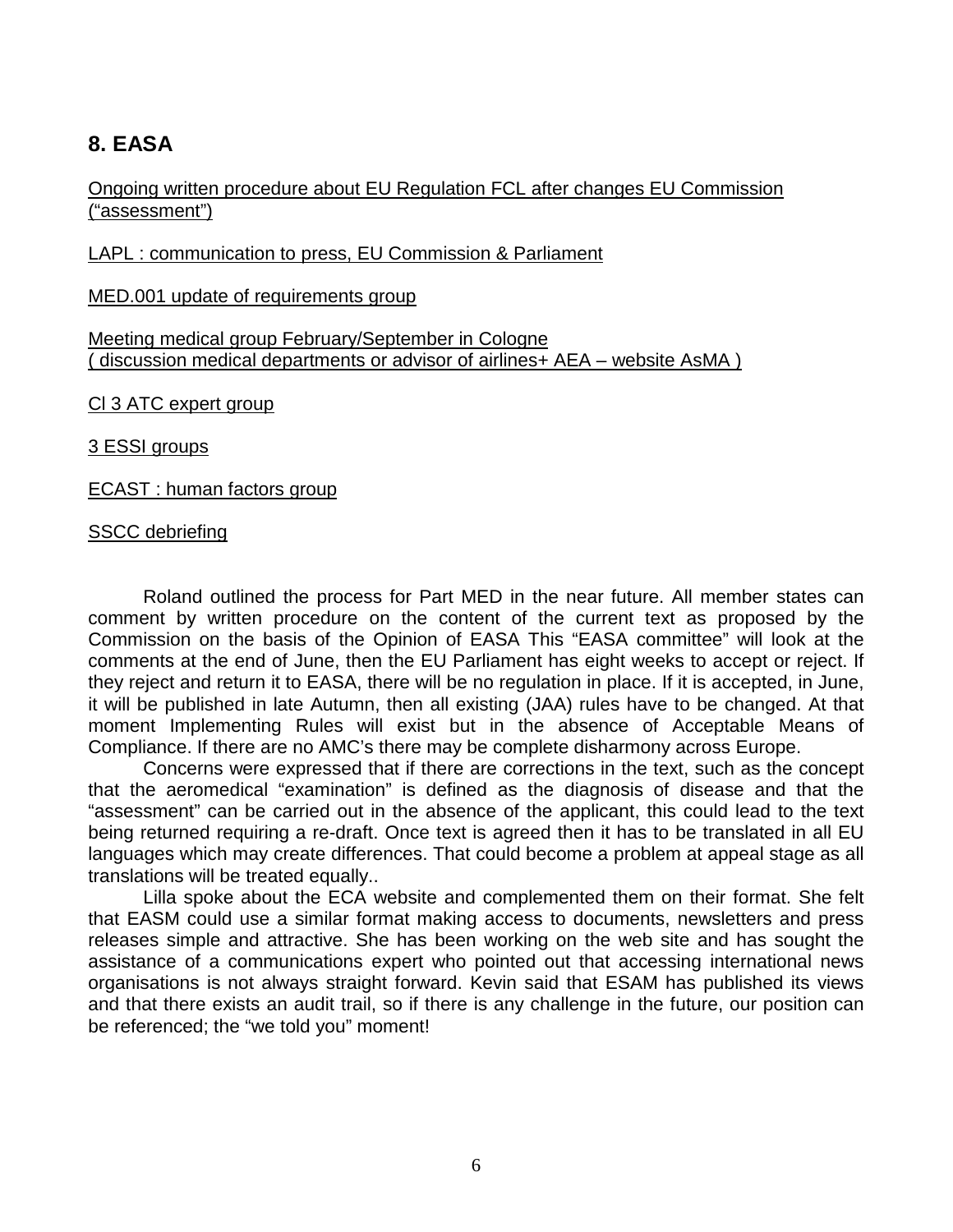Roland said that LAPL will be an official licence, the incident/accident data will be collected as it is inside the regulation. Those outside the regulation, including microlight, ULM, home build, historic, will not have data collected as they are outside the regulation. Uwe said that we need to evaluate the experience of LAPL in the same way as the FAA. They investigated the impact of the change of the standards over the years following the introduction of the sports licence.

Kevin proposed that in the near future, ESAM could be in a position to ask EASA how many pilots are issued licences by the GMP and show incident/accident data for these. Elena spoke of the FAA experience where there was a drift to the sports licence when pilots failed the traditional licences. Roland asked to publish on the website our press release and provide a link to the LAPL paper and the position papers. See if Lilla can find to whom we should send a press release. Ask Anthony, Lars and Andreas in their safety groups, where to get incident/accident information from safety groups.

### **9. CMO Forum**

#### Harmonised accreditation time/points

Roland reported progress that was accepted well by most present. He spoke of the difficulty in the allocation of hours, or CME points, across the whole zone. All the CMO's were in agreement. The CMO's have decided to set up a sub group that would look to the content of the curriculum of a course and attribute hours or points . The group will consist of Dr. Sally Evans CAA UK, dr Susanne Josephsen CAA Denmark and Dr. Annetje Roodenburg, IAA. Uwe expressed concern that there was no place at the table for a member outside the CMO group to have an input into the allocation process of the points/hours. Roland felt that this is a good starting point and a platform for the future.Kevin proposed requesting CME accreditation for the ECAM 3, 2012. This could be compared with the accreditation that an ESAM sub group would apply. If there was a discrepancy, this could be addressed with consultation. Roland asked Elena and Uwe to visit the process of accreditation and assess the criteria used to quantify the CME points/hours.

## **10. Training and Accreditation in Aviation Medicine**

#### Harmonisation of refresher points input in new rulemaking task EASA

Uwe said that we have a deadline. We need to have the proposals in place before ICASM that would outline all the topics that could be accepted for accreditation and the hours that can be attributed.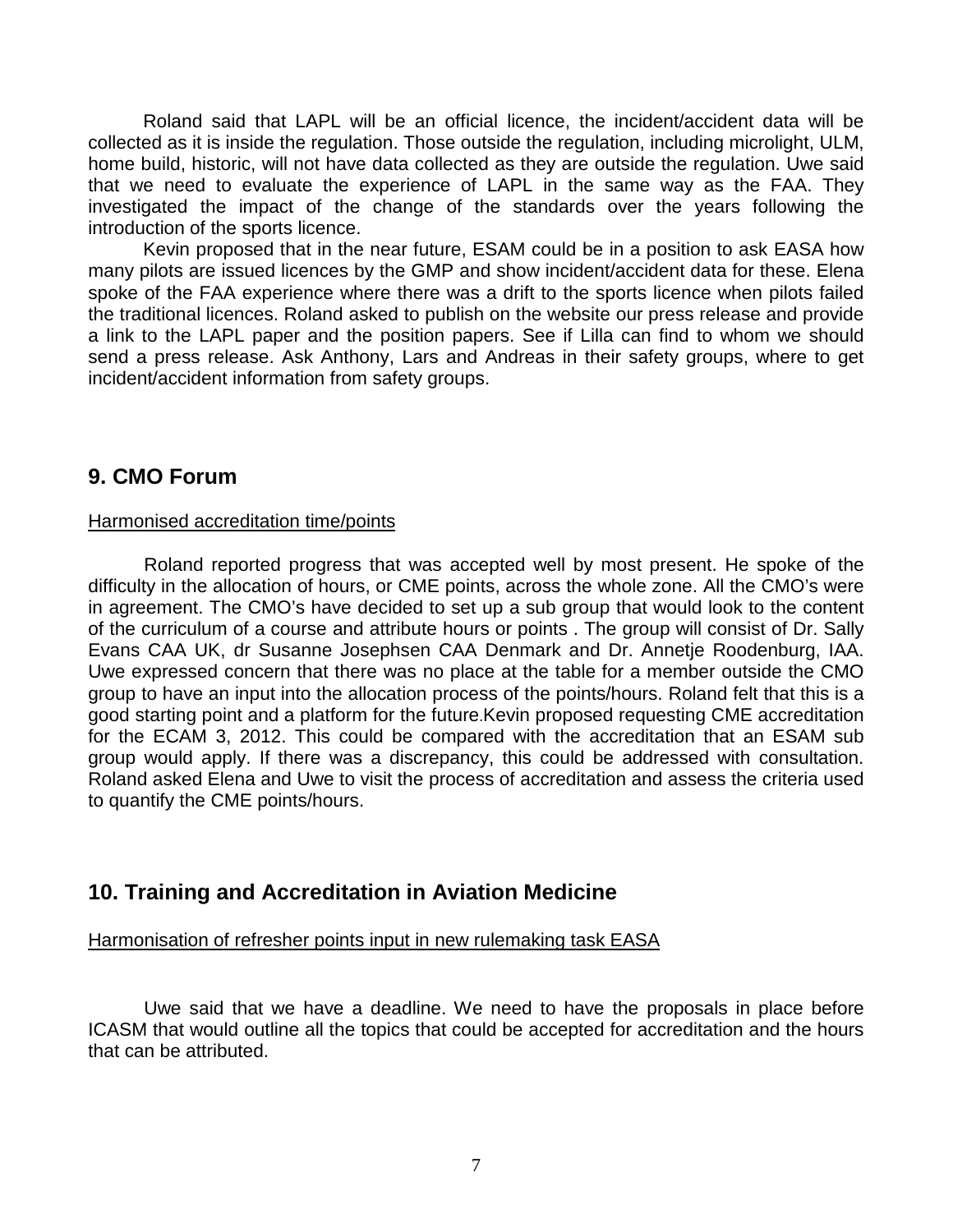# **11. AsMA**

ESAM scientific meeting during AsMA Congress in Anchorage May 2011 : presentations on website

Dedicated part in ESAM website / dedicated part in Journal

Working group joint meeting ECAM - AsMA in EU 2018: timing and place / financial impact on AsMA and ESAM / 379 EU members

Questions from ICAO and IATA about ESAM

Quid sponsoring ESAM/AsMA representative at meeting where ESAM President/EC is attending

Publication Kevin's article in the Journal

Publicity in the "Blue Journal" for next year's ESAM meeting at AsMA

Roland gave overview of the ESAM meeting at AsMA at Anchorage in May and reported an excellent attendance and great interest.

Kevin felt that a dedicated part in ESAM website / dedicated part in Journal is unlikely to happen due to AsMA now also having their own site.

Unfortunately, it is not possible to have a joint AsMA ECAM meeting in 2016, but moves are afoot to make it happen in 2018. Discussions about the costs, location close to a major hub and temporal association with, e.g. the FAA refresher courses took place. There are some 379 EU members of AsMA. It is estimated that approximately 400 US members would travel to Europe. Kevin suggested inviting the national associations to have their annual meeting at the congress in the break out rooms and this could increase the attendance numbers.

Roland reported on his meeting with some colleagues of ICAO and IATA. The hour long discussion showed that there is recognition of ESAM's existence, a stable factor that will continue to work and influence. They expressed the opinion that the initial output from ESAM appeared as if speaking as a union, but more recent output appeared more scientific. Roland would describe ESAM as "professional" as we also act politically to defend the activities of the aeromedical profession, and as a consequence the professionalism of AME's, and so act as a mixture of a scientific and a professional organisation.

At ICAO EASA has been recognised as a regional safety organisation, possibly leading to ESAM being accepted as a regional professional organisation and so invited to be a part of ICAO working groups in the future. The policy of ICAO is changing and that might allow our presence at ICAO in the future.

Kevin spoke of how we would be judged not only by what we DO speak of, but also by what we DON'T speak of e.g. the area of Cabin Crew Licensing.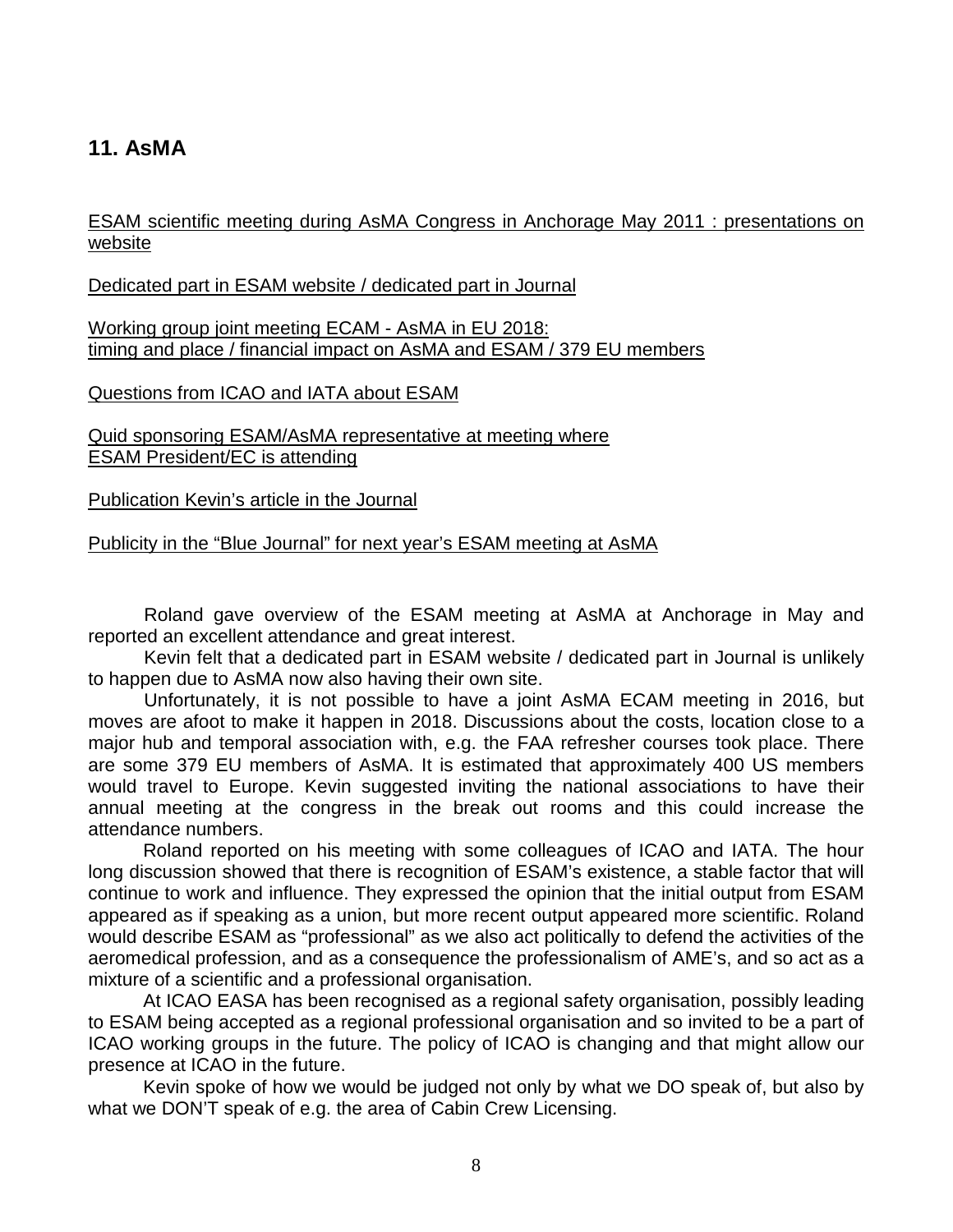One society asked why we should sponsor a representative to AsMA when other members of ESAM are there? Options such as sponsorship when other ESAM members are unavailable were discussed, but it was agreed, unanimously, in favour of continuing to support a consistent representation at the highest level in AsMA. Hans acts as a consistent link that stands us in good stead. Ries believes that it is not a luxury, but a necessity to have a representative in AsMA and at meetings in Alexandria.

Ries said we need to think now about what we are going to produce for AsMA next year .

## **12. ICASM**

Any participation from ESAM in panel security/fear/terrorism

Combination with ESAM GA 2011 Friday am after Congress

Official thanks from Silvio Finkelstein about promotion of ESAM

Elena will present for Moldova. Patrick said SOFRAMAS have some five or six French presentations This year they had their presentations at AsMA in English and now will continue to present in English Translation facilities are extremely expensive. Elena said that allowing presenters to speak in their native tongue and to have a colleague translate, allows for professional debate and can allow many to present who find English a barrier. In 2012 ICASM is planned for Melbourne, but this will be very expensive for Europeans to attend.

Official thanks was received from Silvio Finkelstein for the promotion of IAASM on our website.

# **13. GA 2011**

EC meeting before

Practical organisation / communication with Romanian local organising committee

Information members - publicity GA and AB meeting

Together with full AB meeting + vote AB chair + vote auditors

Agenda - election president-elect ( Nomination Committee ) critic : need for enough discussion time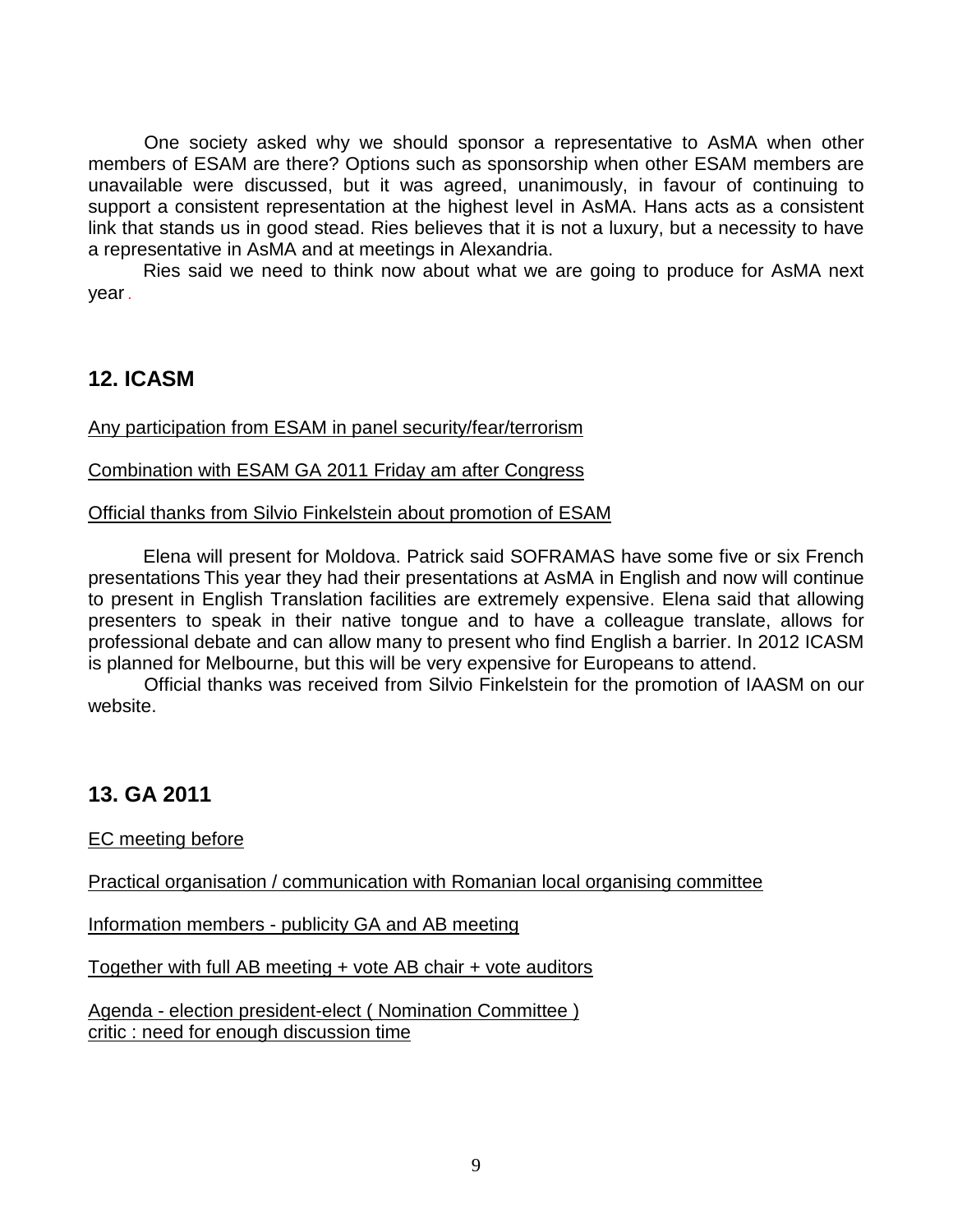Roland has met Dr. Vlad from the Romanian society. The meeting room is available for the GA at a cost of €500 for four hours. Other locations could be available, but it was agreed that it is important to keep the GA close to the ICASM location to facilitate attendance.. Consider a briefing on Insulin use for Class 1 and 3, FTL issues etc. There will be a meeting of the AB to set up a new chair, vice chair and secretary taking place after the GA and lasting about one hour. We should use the website for notification and seeking candidates for the AB and the auditors. Please refer to section 6. Statutes.

 . Roland and Kevin led the discussion on the issue regarding the practicalities of the introduction of a President-Elect. The nomination committee has to be voted by the GA. It still exists from last year. It can now be asked to seek nominations for President-Elect. The EC will ask Gabor to commence the process of seeking candidates. The EC is proposing a change of statutes. The reasons were presented at AsMA. If the GA accepts the changes, the new GA will appoint the AB committee. If the GA rejects the EC would not proceed to vote for change of the AB committee for a further year. Next year full elections of both the EC and AB committee would take place. Roland will approach Gabor and include people who have worked closely with ESAM, not necessarily on the EC etc., Uwe spoke of the need to get more people involved to increase the size of the pool that candidates can be drawn from.

## **14. Military User Group**

Meeting Warsaw after GA

### User group to ECAM 3 in London

Paolo will represent ESAM at Warsaw.

# **15. Website**

Pending actions

Blog / newsflashes

Bio's

Calendar meetings in EU

Design with Seppe

Forum / forum coordinator FTL position paper

Position paper LAPL on website – Comments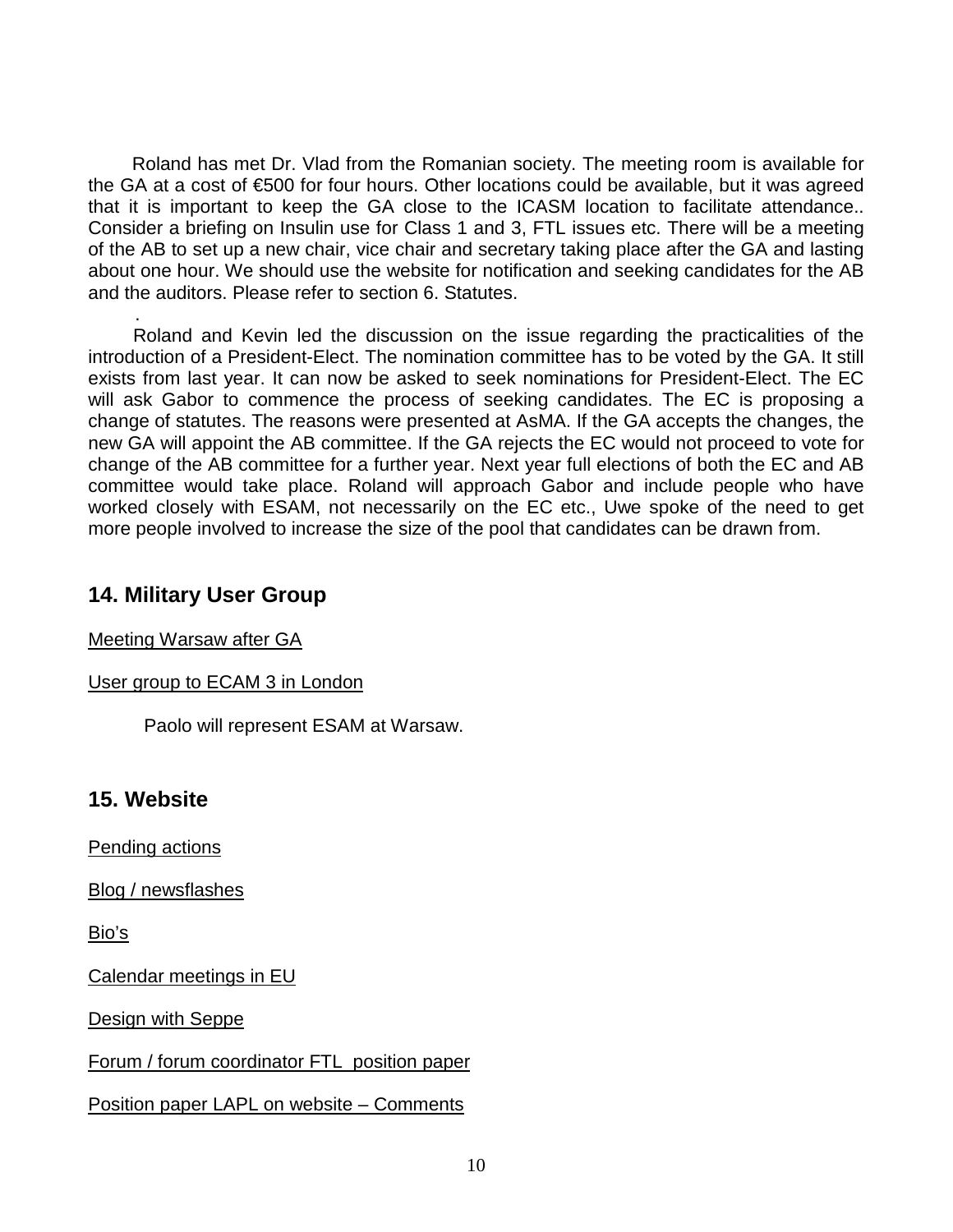### Procedure for invitation of members to EC meetings (see remarks)

Publication papers prof Bagshaw ( cabin crew medicals / cabin air quality )

Publication papers ECAST

Photos of important meetings

Skype contacts

Scottish flag

Change of list "extended"

Paolo spoke of the issue (proposed by Dr. Doyle) regarding the presence both of the Scottish emblem and the U.K. emblem, as representative of the Scottish and the Britannic Aeromedical Societies. A discussion followed. EC stated that the present configuration is the right one.

Lilla presented her report. With the exception of one association, there was no logo that could be used on the website. The national flags can represent the nations from which these associations arise. Until we have all the logos we can include none. We have removed the two pilots from the header. Seppe proposed some changes that could be included. We should think about how we present ourselves on the site, mention in our header that we are a professional organisation, rather than an association. Thanks to Kevin's blog, there is a very personal involvement. We are still missing two CV's. She commissioned a professional to give some ideas as to how we can improve our communication. Who comes to mind as the "face of ESAM"? This can form the basis as to how we use the format on the website. The translation process works. An analysis of the website shows the search terms used to find us. The use of VEP, Oxygen, mitral valve prolapse, Aero toxic syndrome, ENT were the most common. Most are scientific search terms. With more scientific content we can increase the access to the site. She will ask Kris's and Seppe's advice on making navigation easier and more pleasant. The use of photos helps to show the personal side of the organisation. A picture of the presenter or author of an article helps. Facebook was discussed, but it was agreed that it was not of use to ESAM at this point.

Lilla again made reference to the ECA website and how we could learn from the mechanism that they use in their web design. Lilla paid tribute to Kristoffer and the fact that he is assisting us in a role that is not his occupation.

 Ries and Paolo mentioned the possibility of including the Space Medicine Working Group as "Quick link" on the site and Ries said that he might be willing to offer medical advice for space tourists via the website.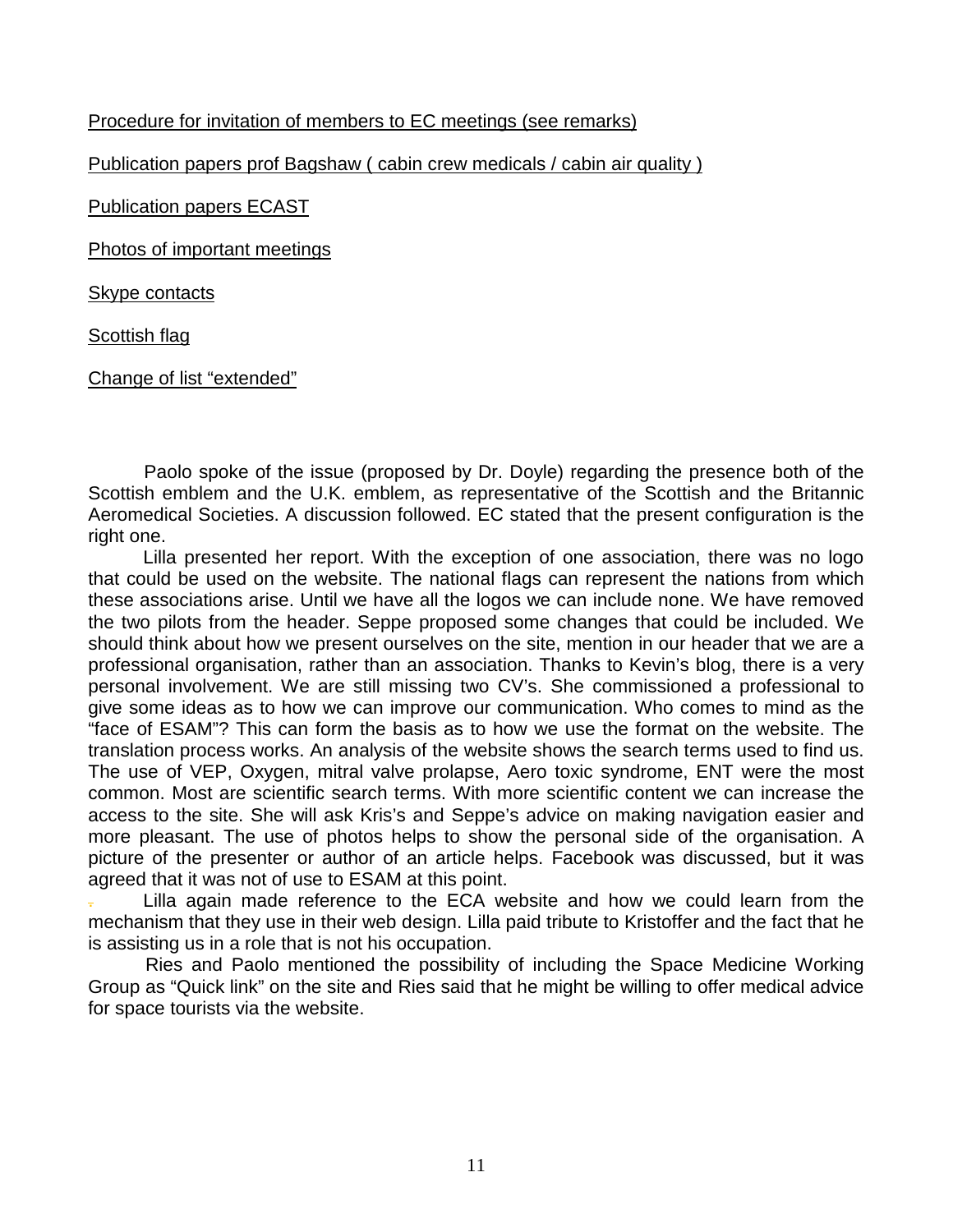Paolo emphasised the homepage as being the most important page. There are difficulties accessing the presentations currently. Thus, Lilla and Kristoffer were asked for a rearrangement of homepage in order to allow to visitors an easier and speedier access to scientific paper, maybe via medical key-word link by the same homepage. Uwe suggested links to regulations, publications and use of practical issues relevant to AME's etc. We can present the information via the website. Roland invited the French Medical Academy document on Travel Medicine to have a link with the document. Uwe asked for a link to the prize from the German Academy. To date there have been no postings to the page dealing with FTL and LAPL.

Position papers including those that were presented at the ECAM can be published on line. Prof. Bagshaw's presentation may be included, by his kind permission. Roland covered the discussion regarding how to approach the issue of publishing on issues. ESAM can publish but will make it clear that this is the opinion of an individual and not necessarily represent the views of ESAM. Voting went against direct publishing. What we should do is ask the AB to present the position papers on the subjects.

### **16. ECAM 2012**

.

#### Update ECAM 2012

#### ECAM 3 Scientific Committee

#### Training course JAA / FAA refresher course at ECAM ( AsMA meetings )

Kevin presented the draft program for ECAM 3. The national association meeting will take place on Friday evening. On Saturday the theme of the meeting will be dealing with incapacitation and environmental extremes followed by the Gala dinner, black tie/National dress. On Sunday there will be space for seventeen abstracts and the ESAM address. The 2012 GA of ESAM has been allocated 105 minutes followed by the Space Medicine WG meeting finishing at 17:00. He went on to highlighting the concept of keeping everyone there for two days. Costs include the costs of paying for eight invited speakers. A second package includes partners. Parallel entertainment could include a coach trip to London, Westminster Abbey etc. Special rates apply to the room. Novotel, Ibis, and Radisson also available on Bath Road very close to the Congress at the Sheraton. There is no exposure to ESAM by the room booking. 180 rooms are booked and will be released as the due date closes. Early booking is provided.

The British Hyperbaric Medicine Society plans to run its annual meeting in parallel, bringing potentially 50-60 delegates. This factor could reduces costs to under £400-00 per person. The cost means that any delegate above 250 will generate a profit to be divided amongst ESAM, AME UK and the organising company. Total cost estimated at £115k. If only 100 attendees there would be a £44k shortfall. It is possible to insure against such a shortfall.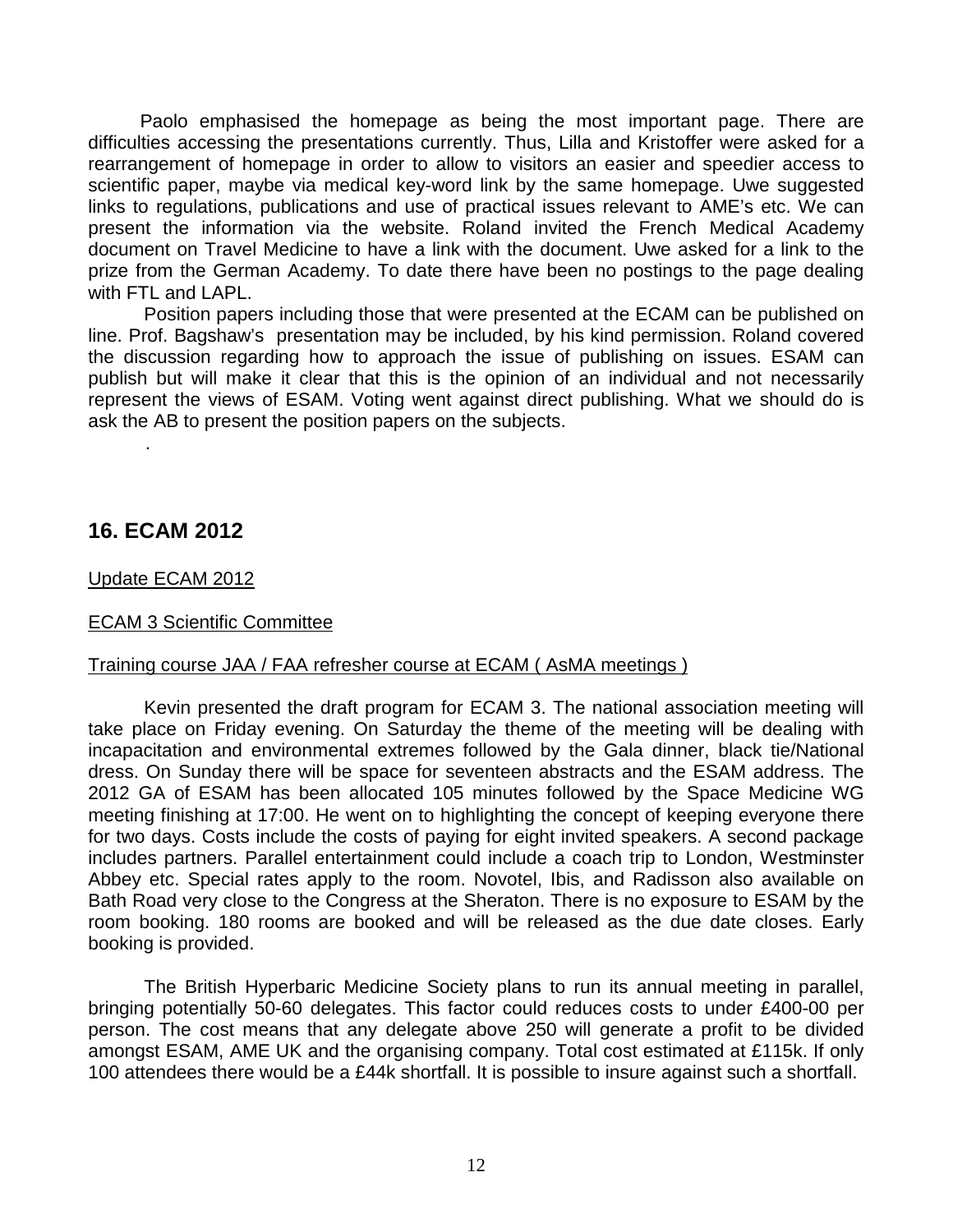The premium will be in £1000's. London is expensive. Kevin fleshed out some of the people whom his Association would like to invite to speak. There will be a scientific committee consisting of Uwe, Tony Bachelor, Ries and Prof. David Gradwell. An Educational and Academic Committee for the continuity and presentation will be required and an Organisation committee dealing with logistics. Elena was asked to represent ESAM on the Academic committee and Declan on the Organisation Committee.

Sponsorship was discussed and advertising. Uwe offered to display flyers etc. at his refresher course in August, Paolo said he would follow up on sponsors. Kevin was optimistic that he can get 160 UK attendees and 100 from Europe. ECAM 1 had some 100 attendees, ECAM 2 circa 65.

Roland asked that we consider using the ECAM as a location for refresher courses for JAA, like the FAA do. Consider it for 2014 in Oslo, combine it with national meeting.

### **17. Task list**

#### Article CAMA

Kevin was entrusted with this issue.

### **18. Working Groups**

Already addressed earlier.

### **19. Other business**

#### Presidential badge of office ( AAME )

#### Attendance at 50 years DGLRM Conference September

 The presidential badge of office is now completed and Kevin will keep it until it can be presented at the next GA in Bucharest, September 2011. This will be presented by the President of the UK AAME.

# **20. Next meeting**

Next EC meeting : in Bucharest on Wednesday 14 September at13:00 for five hours.